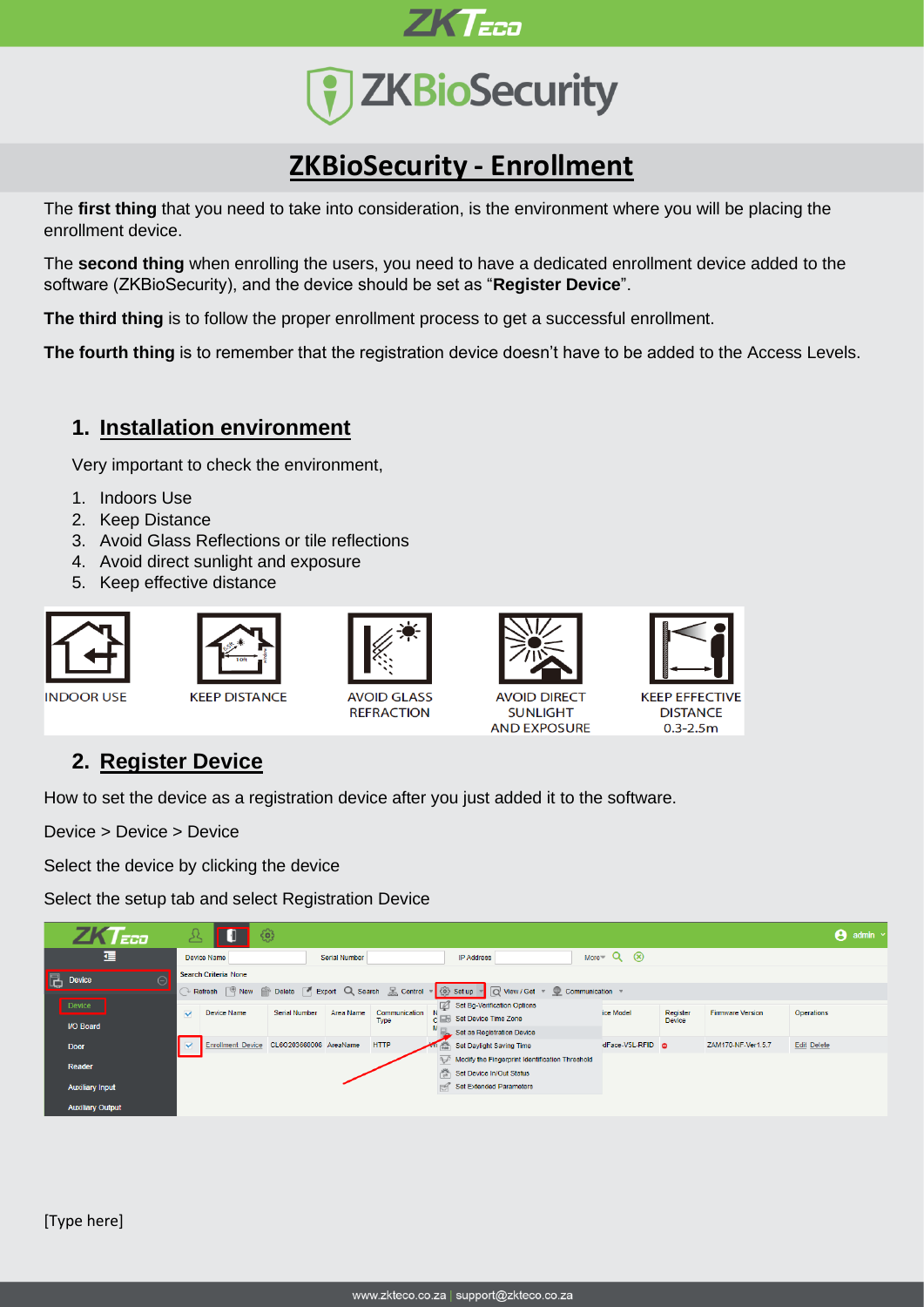

Select "YES" then click Ok to save the changes.

| Set as Registration Device |  |  |  |  |  |  |  |  |
|----------------------------|--|--|--|--|--|--|--|--|
| Yes                        |  |  |  |  |  |  |  |  |
|                            |  |  |  |  |  |  |  |  |
|                            |  |  |  |  |  |  |  |  |
| Cancel                     |  |  |  |  |  |  |  |  |
|                            |  |  |  |  |  |  |  |  |

Your device is now set as a registration device.

| l aca                      |                                                                                             | ঞ             |               |               |                    |                   |              |               |                    |               |                    |                    | $\Theta$ admin $\sim$ |
|----------------------------|---------------------------------------------------------------------------------------------|---------------|---------------|---------------|--------------------|-------------------|--------------|---------------|--------------------|---------------|--------------------|--------------------|-----------------------|
| 彊                          | Device Name                                                                                 |               | Serial Number |               |                    | <b>IP Address</b> |              |               | More $Q(x)$        |               |                    |                    |                       |
| $\blacksquare$ Device<br>Θ | Search Criteria None                                                                        |               |               |               |                    |                   |              |               |                    |               |                    |                    |                       |
|                            | Refresh PNew Collete   Export Q Search B Control = @ Setup = Q View / Get = Communication = |               |               |               |                    |                   |              |               |                    |               |                    |                    |                       |
| Device                     | Device Name                                                                                 | Serial Number | Area Name     | Communication | Network            | <b>IP Address</b> | <b>RS485</b> | <b>Status</b> | Device Model       | Register      | Firmware Version   | Operations         |                       |
| <b>I/O Board</b>           |                                                                                             |               |               | Type          | Connection<br>Mode |                   | Parameter    |               |                    | <b>Device</b> |                    |                    |                       |
| <b>Door</b>                | Enrollment Device CL6O203660006 AreaName                                                    |               |               | <b>HTTP</b>   | Wired              | 10.0.20.191       |              | Online        | SpeedFace-V5L-RFID |               | ZAM170-NF-Ver1.5.7 | <b>Edit Delete</b> |                       |
| Reader                     |                                                                                             |               |               |               |                    |                   |              |               |                    |               |                    |                    |                       |

# **3. Enrollment**

### **Palm enrollment**

- Place your palm within 30-50 cm of the device.
- Place your palm in the palm multi-mode collection area, in such a way that the palm is placed parallel to the device.
- Make sure to keep space between your fingers.



[Type here]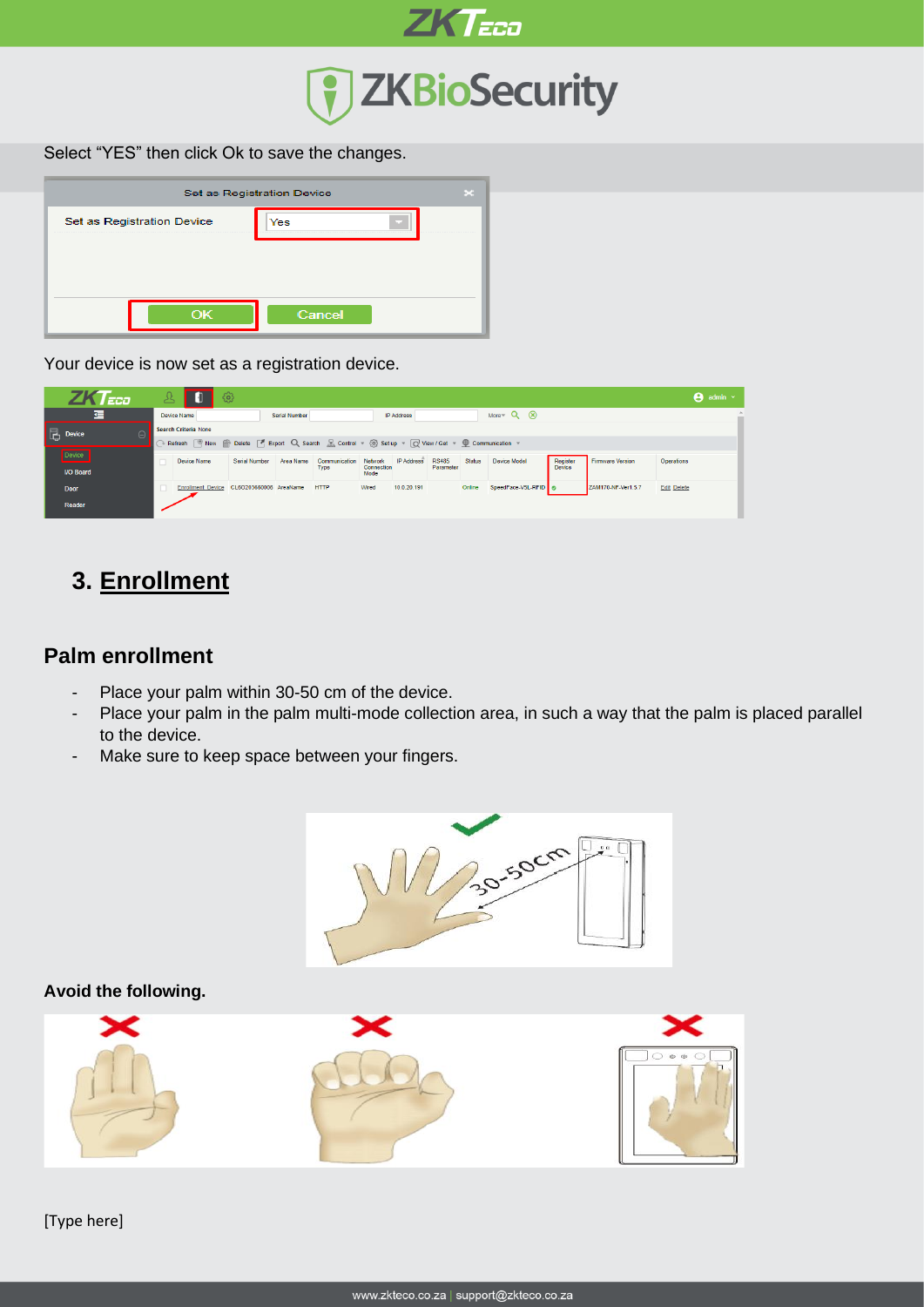

# **ZKBioSecurity**









**DO NOT KEEP** YOUR FINGERS **CLOSE** 



**DO NOT KEEP PALM OUTSIDE COLLECTION AREA** 



**DO NOT KEEP YOUR FINGERS FOLD/CURLED** 

## **Face enrollment**

We have 2 types of face registrations. You can either use one of the following.

- Enroll through the device.
- Upload a proper image/selfie through the software (ZKBioSecurity).

#### Enroll through the device.

Try to keep the face in the center of the screen during registration. Please face the camera and stay still during face registration. The page looks like this:



#### **Cautions for registration of the face:**

- When registering a face, maintain a distance of 40cm to 80cm between the device and the face.
- Be careful not to change your facial expression. (Smiling face, drawn face, wink, etc.)
- If you do not follow the instructions on the screen, the face registration may take longer or may fail.
- Be careful not to cover the eyes or eyebrows.
- Do not wear hats, masks, sunglasses, or eyeglasses.
- Be careful not to display two faces on the screen. Register one person at a time.
- It is recommended for a user wearing glasses to register both faces with and without glasses.

[Type here]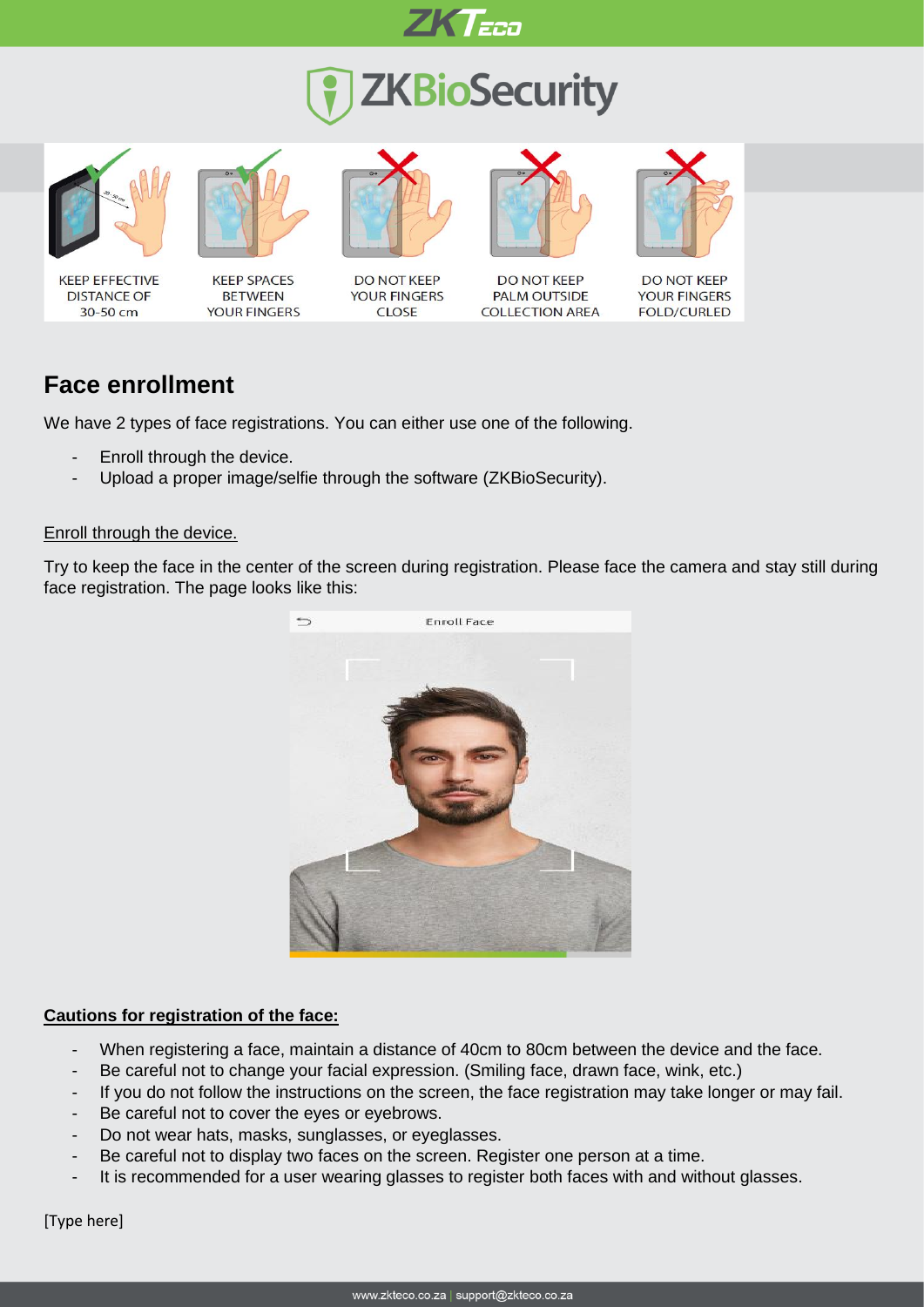

#### The recommended distance:

The distance between the device and a user whose height is within 1.55m-1.85m is recommended to be 0.3- 2.5m. Users may slightly move forwards and backward to improve the quality of facial images captured.



Upload a proper image/selfie through the software (ZKBioSecurity).

#### **Image requirements:**

- Digital photos should be straightly edged, colored, half-portrayed with only one person.
- Persons who wear eyeglasses should remain to put on eyeglasses for photo capturing.
- A plain face with eyes naturally open is recommended.
- White background with dark-colored apparel.
- The captured person should be eyes-open and with clearly seen iris.
- The captured person should be clearly, natural in color, and without any shadow, light spot, or reflection in face or background, and appropriate contrast and lightness level.
- Take a proper ID photo.

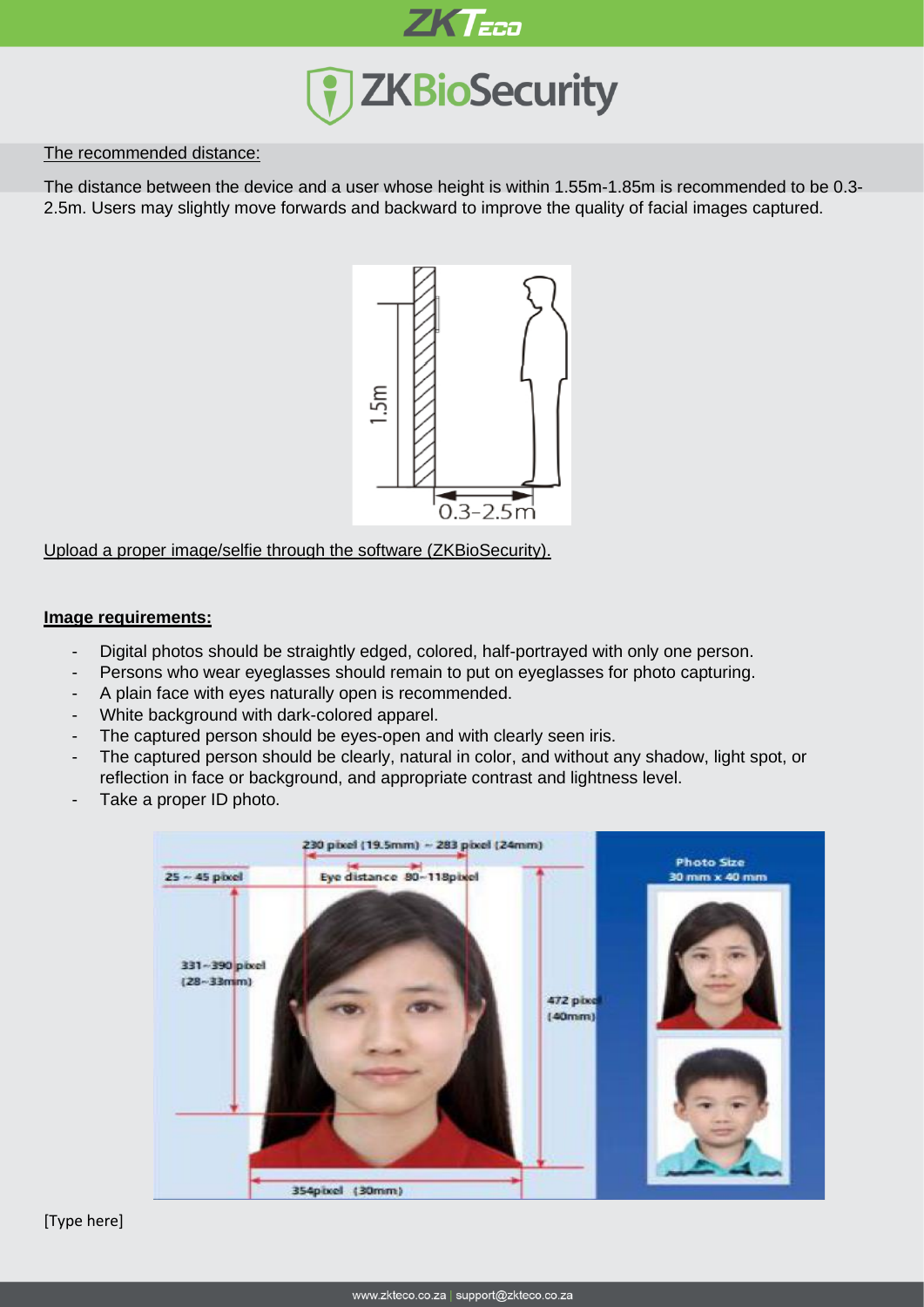

# 7 ZKBioSecurity



#### Few examples that do not meet the requirements.













Too dark

Too bright

Saturation too low

Contrast too strong Unnatural skin colour Shadow on face



Hat or hair accesso- Coarse-rimmed glasses Byeglasses frame

lights





air covers eyebro-

s, eyes or ears

ries cover face or

Head too large

Tilted head



covers eyes

Sideward body

Sideward head



Person not at the centre



ects cover image



lar

Stamp or other obj- Apparel colour and Image corrupted or background to simi- has dirt



Other object(s) captured



Person doing movement



Unnatural facial expression or crying









www.zkteco.co.za | support@zkteco.co.za

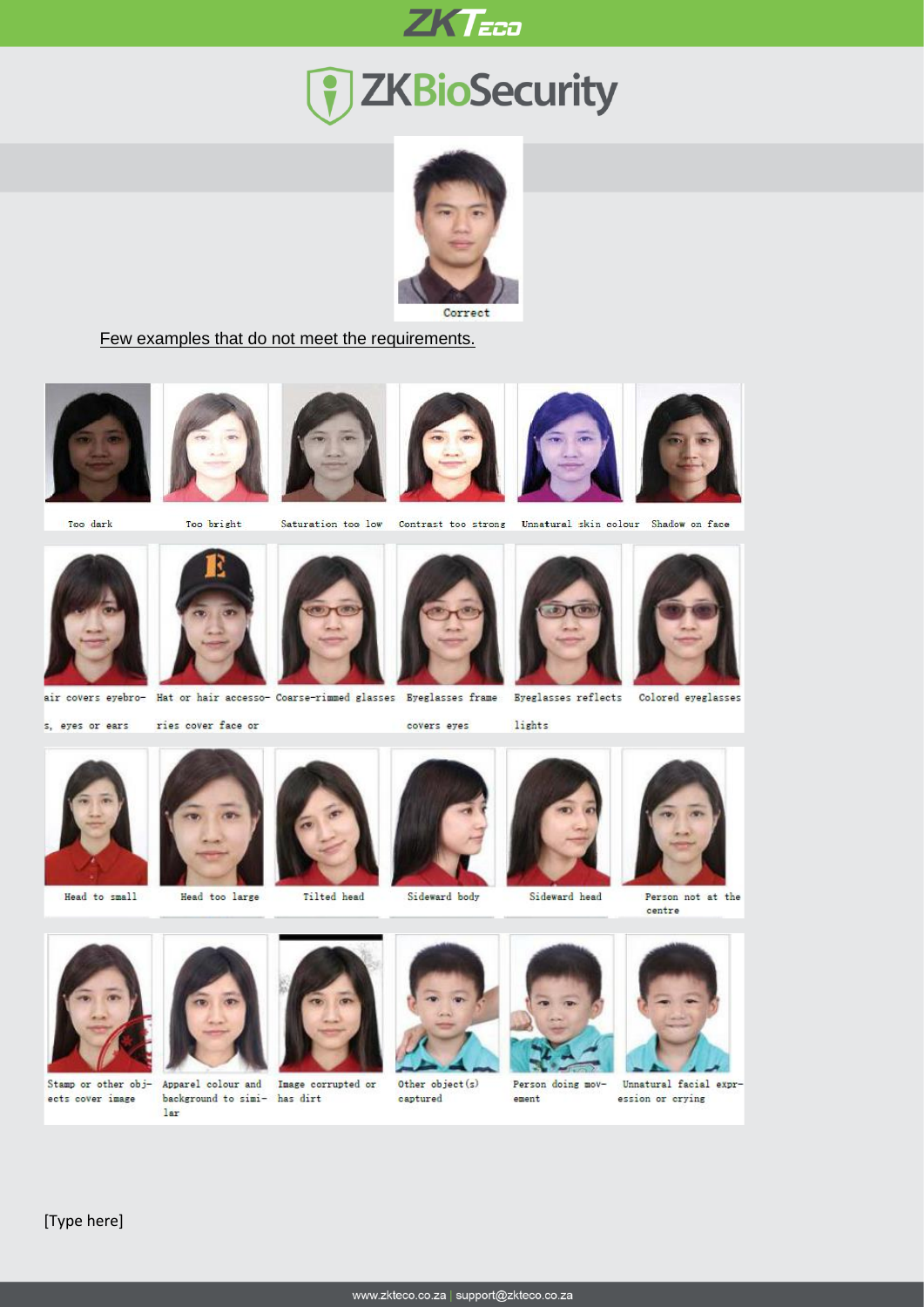

# **T** ZKBioSecurity



- How to upload the picture/photo on the software.

Personel > Personnel > Person

Select the user by ticking the tick box and select the Import Tab

Select Import Personnel photo.

| $\sqrt{EED}$               | ঞ<br>И                                                                                                                                                                                                                                                   |                                                                                                                                                                              | $\Theta$ admin $\sim$ |
|----------------------------|----------------------------------------------------------------------------------------------------------------------------------------------------------------------------------------------------------------------------------------------------------|------------------------------------------------------------------------------------------------------------------------------------------------------------------------------|-----------------------|
| 彊                          | <b>Department Name</b>                                                                                                                                                                                                                                   | More $Q(x)$<br>Personnel ID<br>Name                                                                                                                                          |                       |
| Personnel                  | Search Criteria None                                                                                                                                                                                                                                     |                                                                                                                                                                              |                       |
| Person                     | 田日                                                                                                                                                                                                                                                       | Refresh   + New & Dismissal   Adjust Department   7 Change Position   Delete +   Export +     Import<br>$\mathbb{F}$ $\Box$ Statistics<br><b>A.</b> Import Personnel         |                       |
| <b>Department</b>          | $\triangleq$ $\triangleright$ ZKTeco(1)<br>$\triangleright$ $\Box$ MSM HSM(0)                                                                                                                                                                            | Personnel ID<br><b>First Name</b><br><b>Last Name</b><br><b>Department Name</b><br><b>Position Name</b><br>Card Numl<br>$\overline{\mathbf{v}}$<br>Import Biometric Template | e Time                |
| Position                   | ▶ □ CHANGING TIDES ELECT<br>$\triangleright$ $\Box$ SHEETING DPT(0)                                                                                                                                                                                      | Import Personnel Photo<br><b>LSM</b><br>$\sim$ $\frac{1}{2}$<br>Joseph<br><b>F</b> Import Dismissions                                                                        | /7-26 10:21:49 No     |
| <b>Dismissed Personnel</b> | $\triangleright$ $\Box$ LSM(1)                                                                                                                                                                                                                           | Download Personnel Import Template                                                                                                                                           |                       |
| <b>Pending Review</b>      | ▶ □ WORKSHOP CSTORES(0<br>The concerns of the contract of the contract of the contract of the contract of the contract of the contract of the contract of the contract of the contract of the contract of the contract of the contract of the contract o | Download Dismission Import Template                                                                                                                                          |                       |

#### Select Photo

| <b>Import Personnel Photo</b> |               |                     |  |  |  |  |  |  |  |
|-------------------------------|---------------|---------------------|--|--|--|--|--|--|--|
| Import mode                   | <b>OPhoto</b> | ◯Compressed package |  |  |  |  |  |  |  |
|                               |               |                     |  |  |  |  |  |  |  |
|                               |               | <b>Close</b>        |  |  |  |  |  |  |  |

Click OK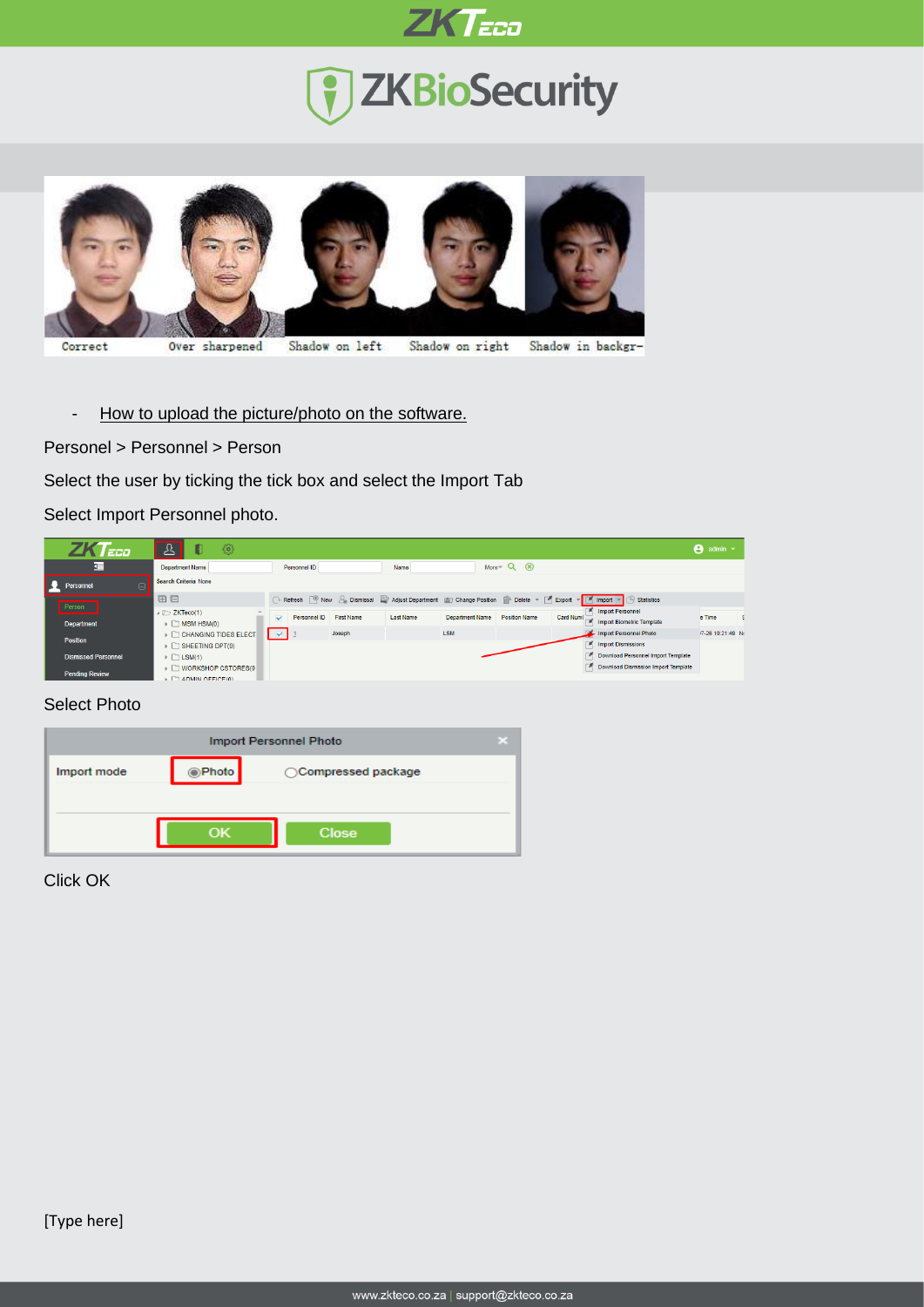

# **ZKTEED**<br>
THE TERRY OF THE TERRY

#### Select Please select photo

|            | <b>Import Personnel Photo</b>                                                                                                                                                                                |
|------------|--------------------------------------------------------------------------------------------------------------------------------------------------------------------------------------------------------------|
|            | <b>Please Select Photo</b><br>ress Ctrl to make multiple selections                                                                                                                                          |
| Total: $0$ | (Please do not delete photo while uploading)                                                                                                                                                                 |
|            | A Please name the photo with personnel ID. The correct format is JPG/GIF/BMP/PNG. Make sure the photo name does not contain special<br>characters. Do not choose more than 3000 pictures in a single import! |
|            | <b>Start Upload</b><br><b>Add More</b><br><b>Close</b>                                                                                                                                                       |

#### Browse to your photo and select it and select Open

| Personnel ID                                                                                                | <b>Name</b>                                              | $More - Q$                                                  | $\circledR$                     |                                                                                |
|-------------------------------------------------------------------------------------------------------------|----------------------------------------------------------|-------------------------------------------------------------|---------------------------------|--------------------------------------------------------------------------------|
| ne                                                                                                          | <b>O</b> Open                                            |                                                             |                                 | $\times$                                                                       |
|                                                                                                             |                                                          | $\blacksquare$ > This PC > Desktop >                        | $\circ$<br>Ō<br>$\checkmark$    | Search Desktop                                                                 |
|                                                                                                             | New folder<br>Organize $\sim$                            |                                                             |                                 | 81<br>- 2                                                                      |
|                                                                                                             | $\hat{\phantom{a}}$<br><b>Desktop</b><br>Pictures        | Desktop<br>$\bullet$                                        |                                 |                                                                                |
|                                                                                                             | This PC<br>3D Objects<br><b>Desktop</b>                  | F17<br>$\bullet$<br>画                                       |                                 |                                                                                |
|                                                                                                             | <b>Documents</b><br>Downloads<br>$M$ Music               | <b>ZKTime.Net</b><br>$\bullet$                              |                                 |                                                                                |
|                                                                                                             | $\blacksquare$ Pictures<br><b>Wideos</b>                 | 1.png<br>E<br>$\bullet$<br><b>PNG File</b><br><b>282 KB</b> |                                 |                                                                                |
|                                                                                                             | <sup>12</sup> <sub>3</sub> Local Disk (C:)<br>A Mohamede | m<br>$\bullet$<br>png<br><b>PNG File</b>                    | image_2021_07_20T13_21_25_459Z. |                                                                                |
| Total: 0<br>Please name the photo with personnel ID. The o<br>characters. Do not choose more than 3000 pict |                                                          | File name: 1.png                                            | $\sim$                          | Custom files (*.gif;*.jfif;*.pjpeg; $\vee$<br>Cancel<br>Open<br>$\mathbb{H}^1$ |
| <b>Construction Construction Construction Construction Construction Construction</b>                        | <b>Start Upload</b><br><b>Add More</b>                   | <b>Close</b>                                                |                                 |                                                                                |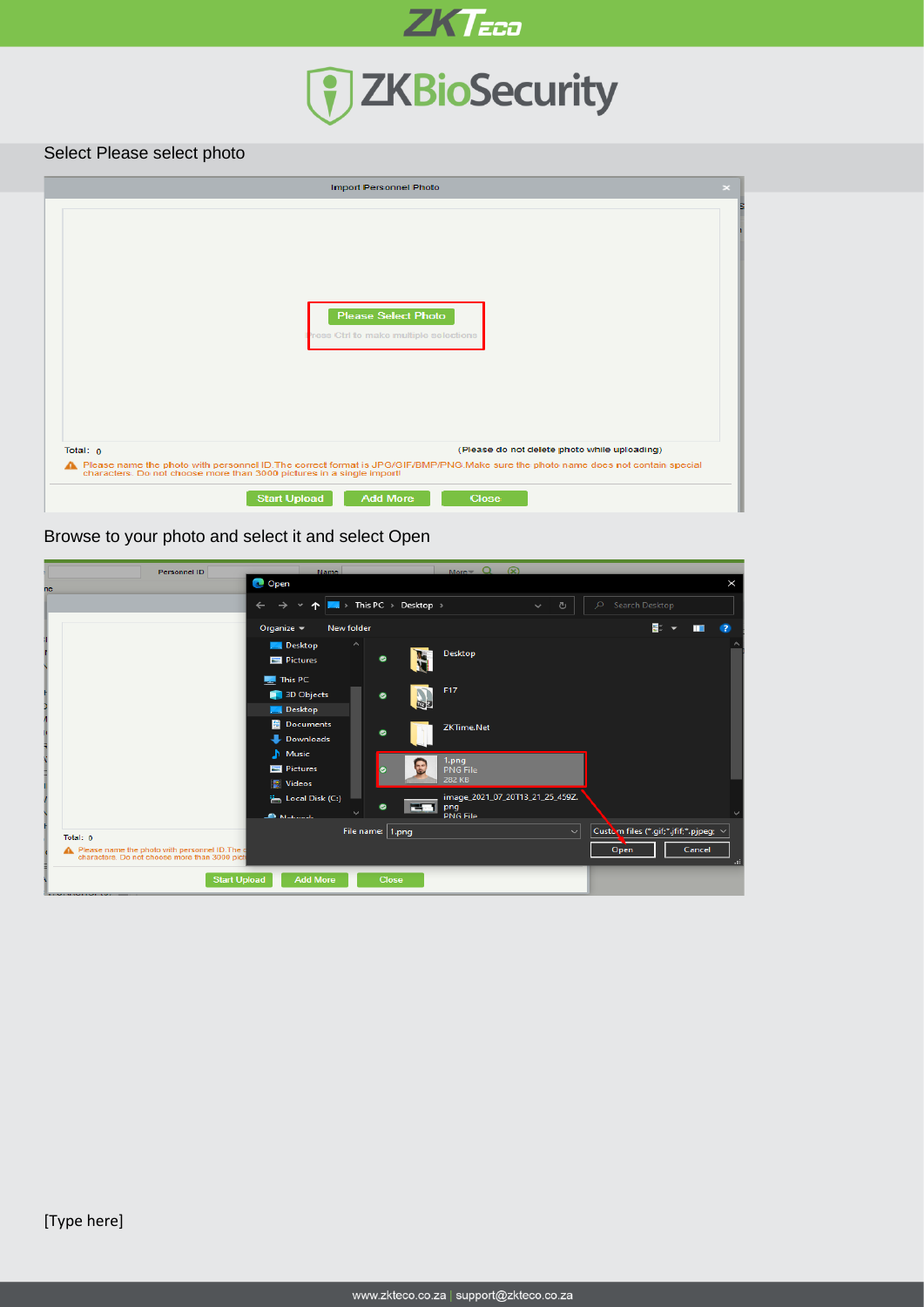

#### Your Photo will appear to select it and click on start upload

| <b>Import Personnel Photo</b>                                                                                                                                                                         | × |
|-------------------------------------------------------------------------------------------------------------------------------------------------------------------------------------------------------|---|
|                                                                                                                                                                                                       |   |
|                                                                                                                                                                                                       |   |
| (Please do not delete photo while uploading)<br>Total: 1                                                                                                                                              |   |
| ↑ Please name the photo with personnel ©.The correct format is JPG/GIF/BMP/PNG.Make sure the photo name does not contain special characters. Do not choose more than 300 pictures in a single import! |   |
| <b>Start Upload</b><br><b>Add More</b><br><b>Close</b>                                                                                                                                                |   |

On the picture, it will show succeed and a popup message will show succeed with the Qty.

|          | Import Personnel Photo                                                                                                                                                                                       |  |
|----------|--------------------------------------------------------------------------------------------------------------------------------------------------------------------------------------------------------------|--|
|          |                                                                                                                                                                                                              |  |
|          | <b>Upload Photo Result</b>                                                                                                                                                                                   |  |
|          | Succeed:1<br>Failed:0                                                                                                                                                                                        |  |
|          |                                                                                                                                                                                                              |  |
|          |                                                                                                                                                                                                              |  |
|          |                                                                                                                                                                                                              |  |
|          |                                                                                                                                                                                                              |  |
|          |                                                                                                                                                                                                              |  |
|          |                                                                                                                                                                                                              |  |
| Total: 1 | (Please do not delete photo while uploading)                                                                                                                                                                 |  |
|          | A Please name the photo with personnel ID. The correct format is JPG/GIF/BMP/PNG. Make sure the photo name does not contain special<br>characters. Do not choose more than 3000 pictures in a single import! |  |
|          | <b>Add More</b><br><b>Start Upload</b><br><b>Close</b>                                                                                                                                                       |  |

Back to the main screen, you will see a verification Mode

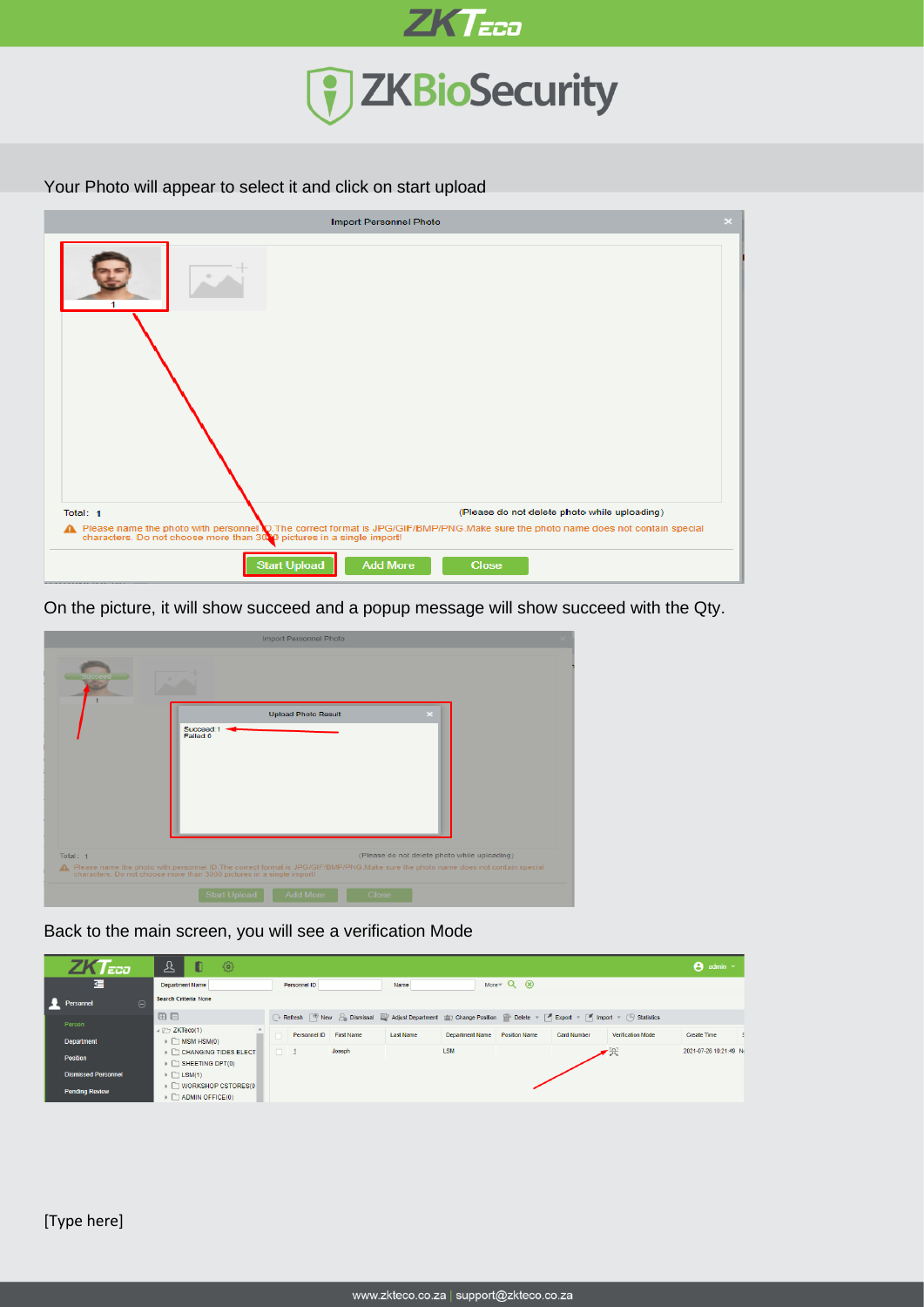

Click on the profile to see the information



# **4. Access levels**

Personel > Personnel > Person

Select the user by ticking the tick box and edit

| $ZKT$ <sub>ECO</sub>       |          | $\boxed{2}$<br>$\bullet$<br>中        | $\Box$<br>面             | ■ 名      |           | 南昌区<br>$\odot$                | $\circ$                 |             |                                                                                                                                                                             |                            |        |             | <b>B</b> admin - |
|----------------------------|----------|--------------------------------------|-------------------------|----------|-----------|-------------------------------|-------------------------|-------------|-----------------------------------------------------------------------------------------------------------------------------------------------------------------------------|----------------------------|--------|-------------|------------------|
| 彊                          |          | Department Name                      | Personnel ID            |          | Name      |                               | $More - Q \circledcirc$ |             |                                                                                                                                                                             |                            |        |             |                  |
| Personnel                  | $\Theta$ | Search Criteria None                 |                         |          |           |                               |                         |             |                                                                                                                                                                             |                            |        |             |                  |
| Person                     |          | <b>BB</b>                            |                         |          |           |                               |                         |             | □ Refresh   <sup>图</sup> New 2 <sub>9</sub> Damasal   Adjust Department   血 Change Position   图 Delete · [ <sup>3</sup> ] Export · [ <sup>3</sup> ] Import · (5) Statistics |                            |        |             |                  |
|                            |          | C Department Name(1)<br>$\Box$ in(i) | Personnel ID First Name |          | Last Name | Department Name Position Name |                         | Card Number | Ventication Mode                                                                                                                                                            | Create Time                | Status | Operations  |                  |
| Department                 |          |                                      | ⊡<br>泛                  | $\rm JF$ | Van Wyk   | IT.                           | IT Technician           |             |                                                                                                                                                                             | 2021-07-16 13:19:32 Normal |        | Edit stete  |                  |
| Position                   |          |                                      | $-1$                    | Tristin  |           | Department Name               |                         |             |                                                                                                                                                                             | 2021-07-16 10:37:39 Normal |        | Edit Delete |                  |
| <b>Dismissed Personnel</b> |          |                                      |                         |          |           |                               |                         |             |                                                                                                                                                                             |                            |        |             |                  |
| <b>Pending Review</b>      |          |                                      |                         |          |           |                               |                         |             |                                                                                                                                                                             |                            |        |             |                  |
| <b>Custom Attributes</b>   |          |                                      |                         |          |           |                               |                         |             |                                                                                                                                                                             |                            |        |             |                  |
| <b>Parameters</b>          |          |                                      |                         |          |           |                               |                         |             |                                                                                                                                                                             |                            |        |             |                  |
|                            |          |                                      |                         |          |           |                               |                         |             |                                                                                                                                                                             |                            |        |             |                  |
|                            |          |                                      |                         |          |           |                               |                         |             |                                                                                                                                                                             |                            |        |             |                  |
|                            |          |                                      |                         |          |           |                               |                         |             |                                                                                                                                                                             |                            |        |             |                  |
|                            |          |                                      |                         |          |           |                               |                         |             |                                                                                                                                                                             |                            |        |             |                  |
|                            |          |                                      |                         |          |           |                               |                         |             |                                                                                                                                                                             |                            |        |             |                  |
|                            |          |                                      |                         |          |           |                               |                         |             |                                                                                                                                                                             |                            |        |             |                  |
|                            |          |                                      |                         |          |           |                               |                         |             |                                                                                                                                                                             |                            |        |             |                  |
|                            |          |                                      |                         |          |           |                               |                         |             |                                                                                                                                                                             |                            |        |             |                  |
|                            |          |                                      |                         |          |           |                               |                         |             |                                                                                                                                                                             |                            |        |             |                  |
|                            |          |                                      |                         |          |           |                               |                         |             |                                                                                                                                                                             |                            |        |             |                  |
|                            |          |                                      |                         |          |           |                               |                         |             |                                                                                                                                                                             |                            |        |             |                  |